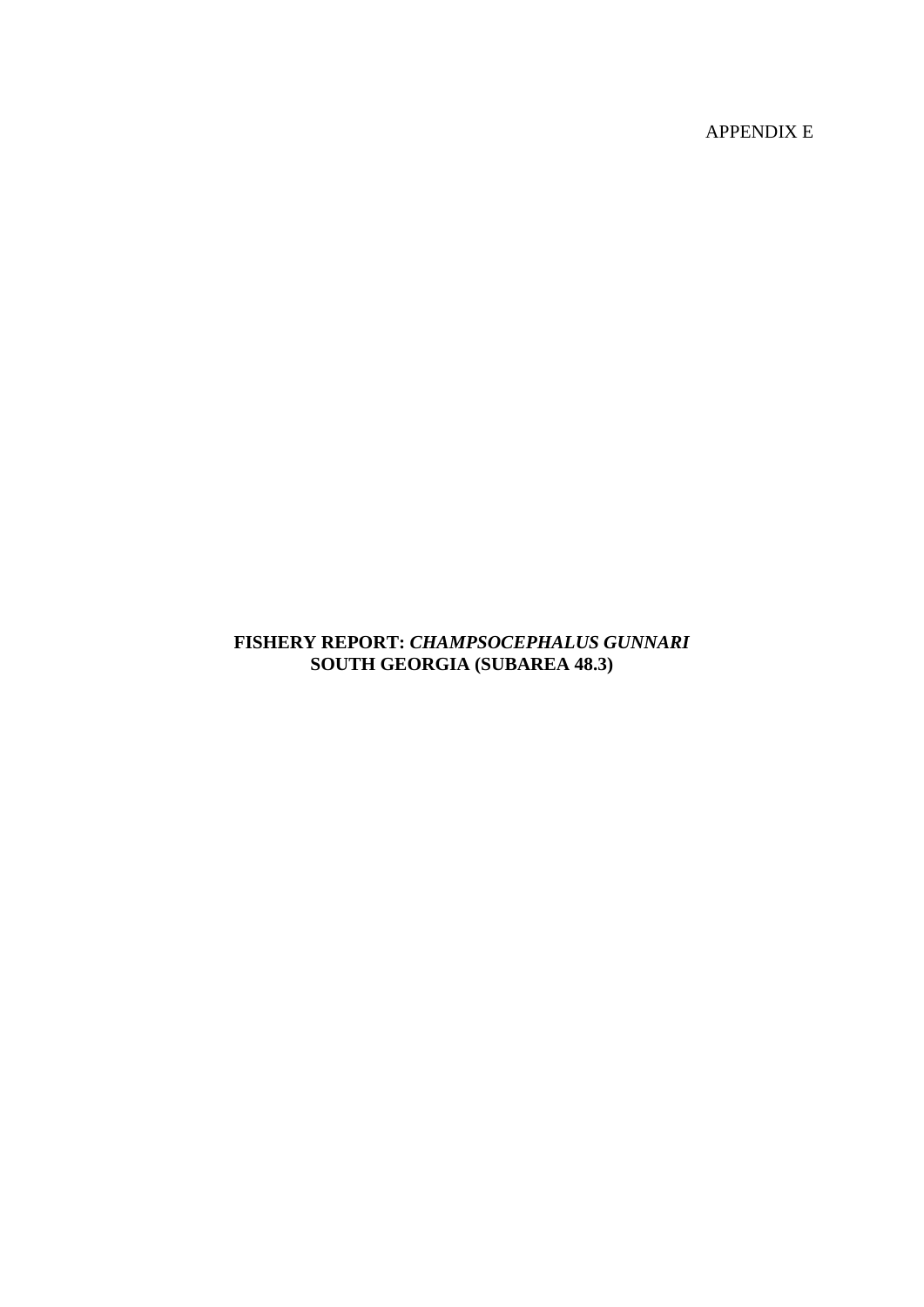# **CONTENTS**

|  | Page           |
|--|----------------|
|  | $\mathbf{1}$   |
|  | 1              |
|  | 2              |
|  | 2              |
|  | 2              |
|  | 2              |
|  | 2              |
|  | $\overline{2}$ |
|  | $\mathfrak{Z}$ |
|  | $\mathfrak{Z}$ |
|  | 5              |
|  | 5              |
|  | 5              |
|  | 6              |
|  | 6              |
|  | 6              |
|  | 7              |
|  | 8              |
|  | 8              |
|  | 9              |
|  | 9              |
|  | 9              |
|  |                |
|  | 10             |
|  | 10             |
|  | 10             |
|  | 10             |
|  | 11             |
|  |                |
|  | 11             |
|  | 12             |
|  | 12             |
|  | 13             |
|  | 13             |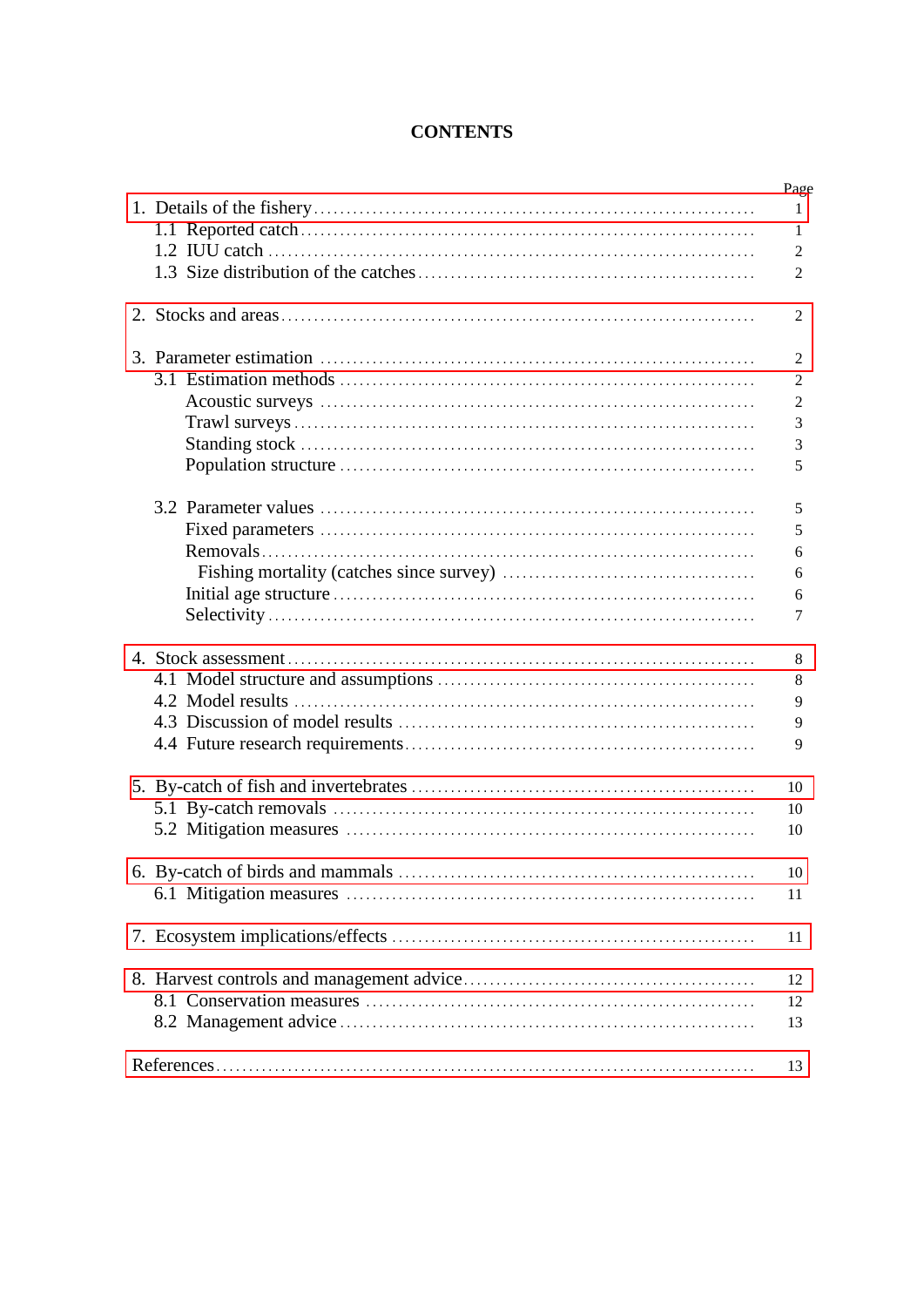## **FISHERY REPORT:** *CHAMPSOCEPHALUS GUNNARI* **SOUTH GEORGIA (SUBAREA 48.3)**

#### <span id="page-2-0"></span>**1. Details of the fishery**

# **1.1 Reported catch**

In Subarea 48.3, a pelagic or semi-pelagic trawl fishery targets *Champsocephalus gunnari* (Table 1). In 2010/11, the fishing season was from 1 December 2010 to 30 November 2011, with a catch limit for *C. gunnari* of 2 305 tonnes (CM 42-01). Limited commercial fishing was conducted by one vessel in February and one vessel in September/October 2011 but with zero catches. A total catch of 10 tonnes was reported from the research survey.

| Season  | Reported effort     | Catch limit    | Reported catch   |
|---------|---------------------|----------------|------------------|
|         | (number of vessels) |                | (tonnes)         |
|         |                     | (tonnes)       |                  |
| 1976/77 |                     |                | 93 595           |
| 1977/78 |                     |                | 7472             |
| 1978/79 |                     |                | 809              |
| 1979/80 |                     |                | 8795             |
| 1980/81 |                     |                | 27 903           |
| 1981/82 |                     |                | 54 040           |
| 1982/83 |                     |                | 178 824          |
| 1983/84 |                     |                | 35 743           |
| 1984/85 |                     |                | 628              |
| 1985/86 |                     |                | 21 008           |
| 1986/87 |                     |                | 80 5 86          |
| 1987/88 | $\mathbf{1}$        | 35 000         | 36 054           |
| 1988/89 |                     | $\theta$       | 3                |
| 1989/90 |                     | 8 0 0 0        | 8 1 3 5          |
| 1990/91 |                     | 26 000         | 44               |
| 1991/92 |                     | $\overline{0}$ | 5                |
| 1992/93 |                     | 9 200          | $\boldsymbol{0}$ |
| 1993/94 |                     | 9 200          | 13               |
| 1994/95 |                     | $\mathbf{0}$   | 10               |
| 1995/96 |                     | 1 000          | $\boldsymbol{0}$ |
| 1996/97 |                     | 1 300          | $\boldsymbol{0}$ |
| 1997/98 | $\mathbf{1}$        | 4520           | 6                |
| 1998/99 | 1                   | 4 8 4 0        | 265              |
| 1999/00 | $\overline{c}$      | 4036           | 4 1 1 4          |
| 2000/01 | 5                   | 6760           | 960              |
| 2001/02 | 5                   | 5 5 5 7        | 2667             |
| 2002/03 | $\overline{4}$      | 2 1 8 1        | 1986             |
| 2003/04 | 7                   | 2887           | 2683             |
| 2004/05 | 7                   | 3574           | 200              |
| 2005/06 | 5                   | 2 2 4 4        | 2 1 6 9          |
| 2006/07 | 5                   | 4 3 3 7        | 4 3 4 5          |
| 2007/08 | 5                   | 2 4 6 2        | 2 4 9 1          |
| 2008/09 | 5                   | 3834           | 1834             |
| 2009/10 | $\overline{2}$      | 1548           | $12*$            |
| 2010/11 | $\mathbf{1}$        | 2305           | $10*$            |

Table 1: Catch history for *Champsocephalus gunnari* in Subarea 48.3 (source: STATLANT data for past seasons, and catch and effort reports for current season).

\* Catch in 2009/10 and 2010/11 was from the research surveys in those years.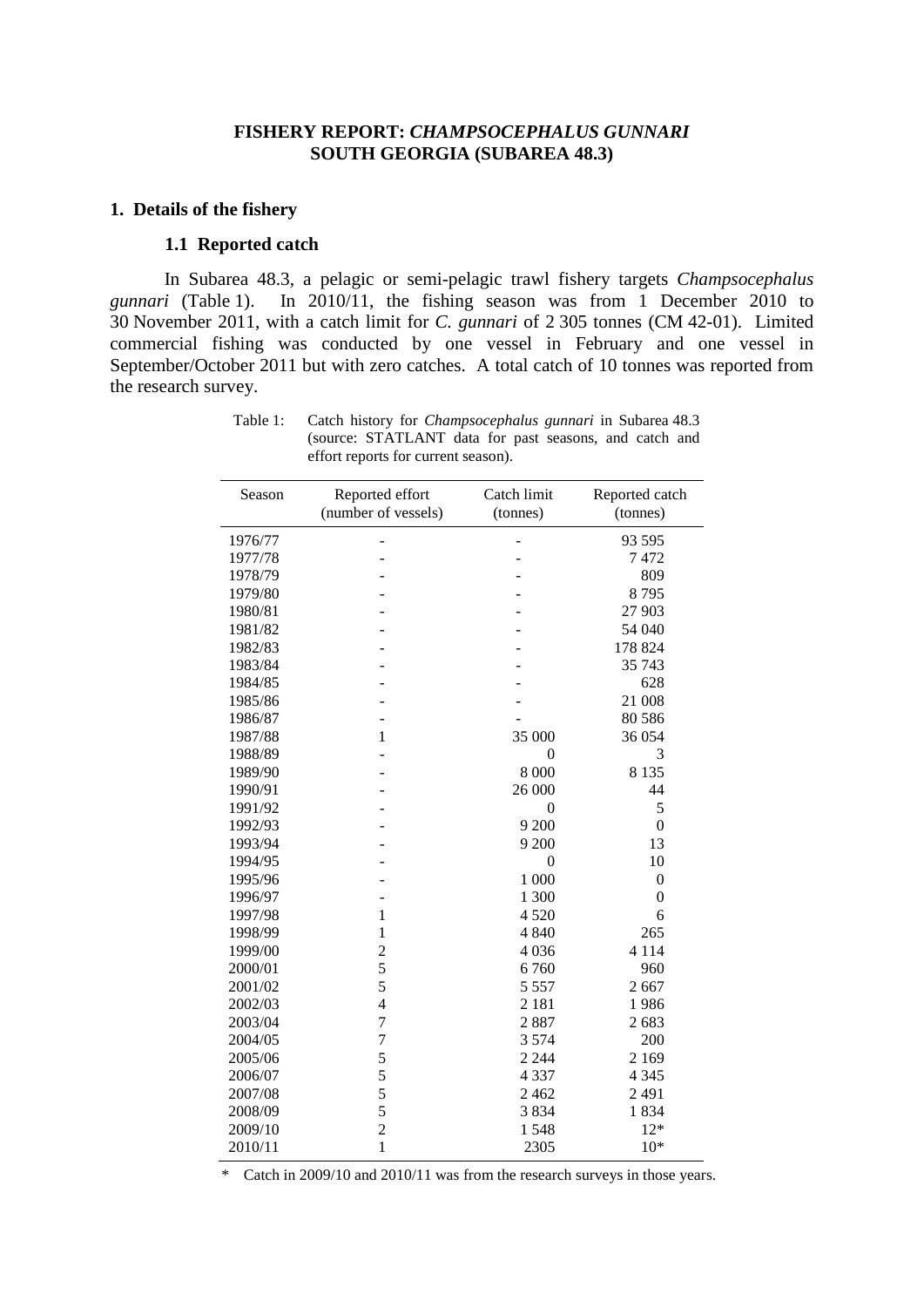# **1.2 IUU catch**

<span id="page-3-0"></span>2. There has been no evidence of IUU activity in this fishery.

## **1.3 Size distribution of the catches**

3. Catch-weighted length frequencies for *C. gunnari* from 1986/87 to 2010/11 are presented in Figure 1. Data from 2009/10 and 2010/11 have not been included because total commercial catch in these seasons was 0 tonnes.



Weighted Frequency (proportion of the catch)

Figure 1: Catch-weighted length frequencies for *Champsocephalus gunnari* in Subarea 48.3 (source: observer, fine-scale and STATLANT data).

## **2. Stocks and areas**

4. Within Subarea 48.3, *C. gunnari* is restricted to the shelf area generally shallower than 350 m. Differences in length distribution have been noted between Shag Rocks and South Georgia (WG-FSA-06/51). These differences are not thought to represent separate stocks and, for purposes of stock assessment, it is assumed that there is a single stock present. *Champsocephalus gunnari* is considered a semi-pelagic species, young (0+ and 1+) fish are found in the pelagic zone, but with increased age (size) fish become more demersal in habit (WG-FSA-02/7).

# **3. Parameter estimation**

## **3.1 Estimation methods**

## Acoustic surveys

5. No new estimates of standing stock were available from acoustic surveys. Previous acoustic investigations have demonstrated that *C. gunnari* of all sizes/ages spend time in midwater and reinforced the belief that a bottom trawl survey significantly underestimates *C. gunnari* biomass (see WG-FSA-SAM-04/20).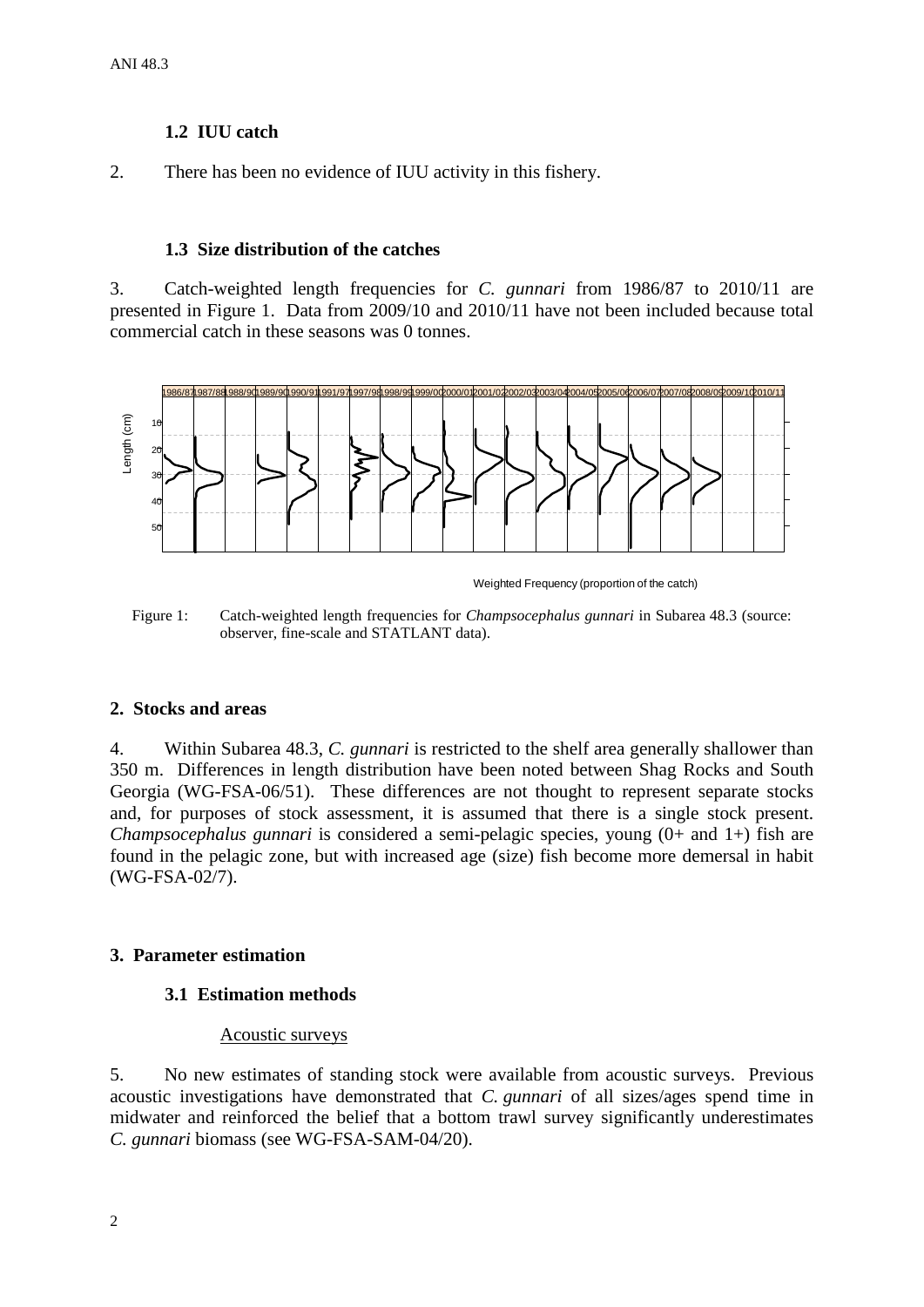## Trawl surveys

6. In January/February 2011, the UK undertook a random stratified bottom trawl survey of the South Georgia and Shag Rocks shelves (WG-FSA-11/29). The survey employed the same trawl gear and survey design as previous UK surveys in Subarea 48.3.

## Standing stock

7. Following the procedure agreed at WG-FSA-03, estimates of standing stock were obtained using a bootstrap on calculated icefish densities from the UK survey. Trawl densities were multiplied by the correction factor of 1.241, which takes account of the presence of a proportion of the icefish stock above the relatively low headline height of the UK trawl. Trawl densities were then weighted by the proportion of the total survey area in the stratum and inverse weighted by the proportion of the total hauls in the stratum:

$$
D_C = D \times \frac{A_s}{A_r} \times \frac{H_r}{H_s}
$$

where  $D_c$  = corrected density;  $D =$  trawls density;  $A_s$  = stratum area;  $A_T$  = total area;  $H_T$  = total number of hauls; and  $H<sub>S</sub>$  = number of hauls in that stratum.

8. Seafloor areas derived from detailed bathymetric data (WG-SAM-08/10 Rev. 2) were used in the analysis. Ten strata were used (Figure 2; Table 2), with two depth strata (50–200 and 200–300 m, except in NW where 200–350 m were used) and five geographic strata (Shag Rock, plus NW, NE, SW and SE South Georgia). The 2011 survey (Figure 3) sampled 87 random and representative hauls, giving good geographic coverage. WG-FSA-11/29 detailed the sampling distribution among area and depth strata.

9. An estimate of the one-sided lower 95% CI of biomass was calculated for the assessment, using 10 separate estimates each using 500 000 bootstrap samples, and is tabled below. The estimated mean value of the standing stock was 49 353 tonnes in January 2011. The one-sided lower 95% CI was 31 373 tonnes.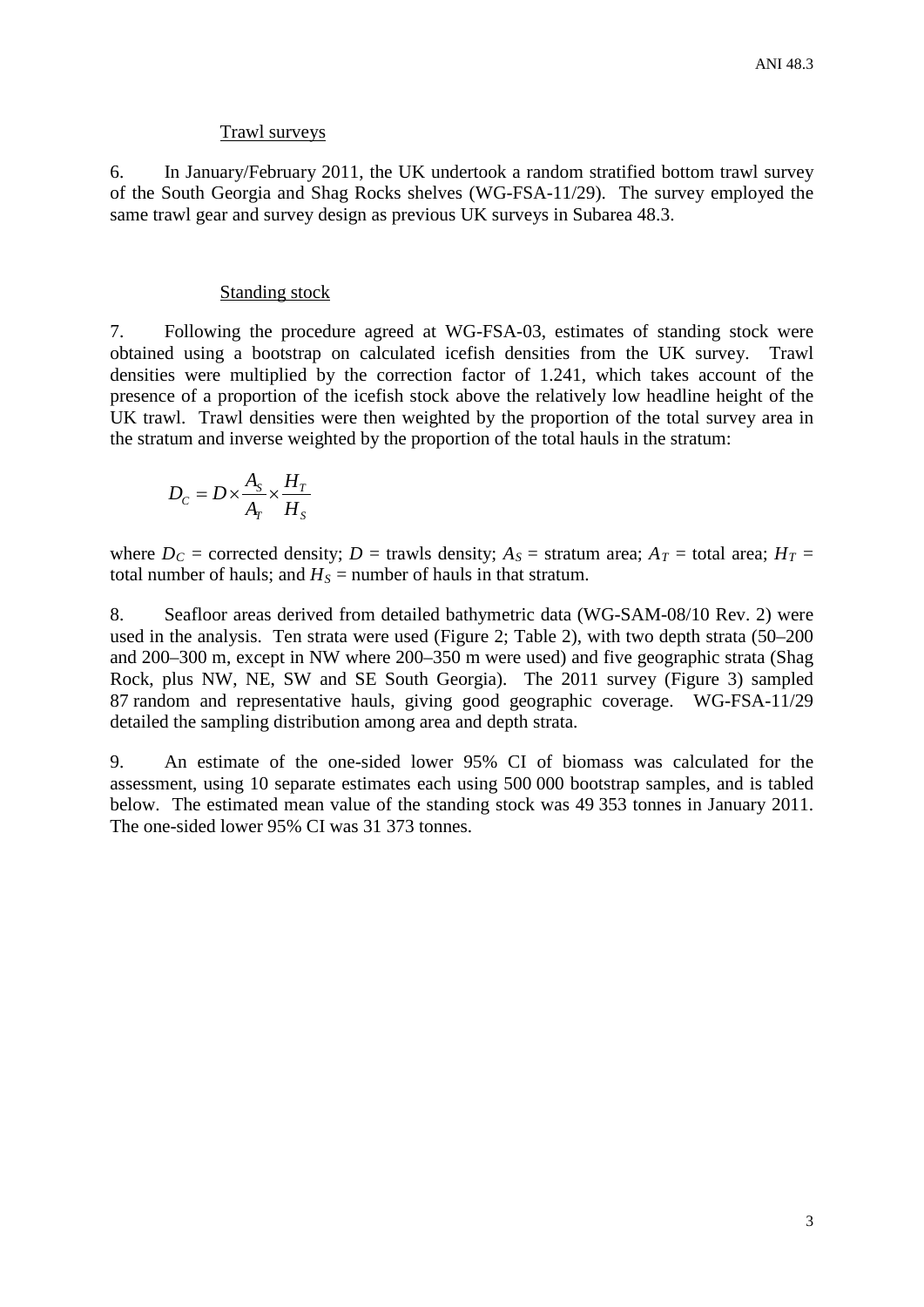

Figure 2: Strata and grid squares used in the 2011 UK survey of Subarea 48.3.

| Table 2: | Seabed areas of survey strata used to estimate biomass within the |
|----------|-------------------------------------------------------------------|
|          | bootstrap procedure and results of bootstrap.                     |

| Component                    | Description            | Value           |
|------------------------------|------------------------|-----------------|
| Nominal date of survey       | Mid-point              | 1 February 2011 |
| Seabed area of survey strata | Strata (m)             | km <sup>2</sup> |
|                              | 1. SR $50-200$         | 2.553           |
|                              | 2. SR 200-300          | 1438            |
|                              | 3. NW 50-200           | 3 3 7 1         |
|                              | 4. NW 200-350          | 2059            |
|                              | 5. NE 50-200           | 2 7 6 6         |
|                              | 6. NE $200 - 300$      | 3 5 7 6         |
|                              | 7. SW 50-200           | 4 2 7 6         |
|                              | 8. SW 200-300          | 6 6 3 7         |
|                              | $9. SE 50 - 200$       | 6.617           |
|                              | 10. SE 200-300         | 3828            |
| Bottom trawl survey          | Bottom to 6 m          | tonnes          |
| Biomass estimates from       | Mean                   | 49 353          |
| bootstrap procedure          | Lower CI               | 25 824          |
|                              | Upper CI               | 75 715          |
|                              | One-sided lower 95% CI | 31 373          |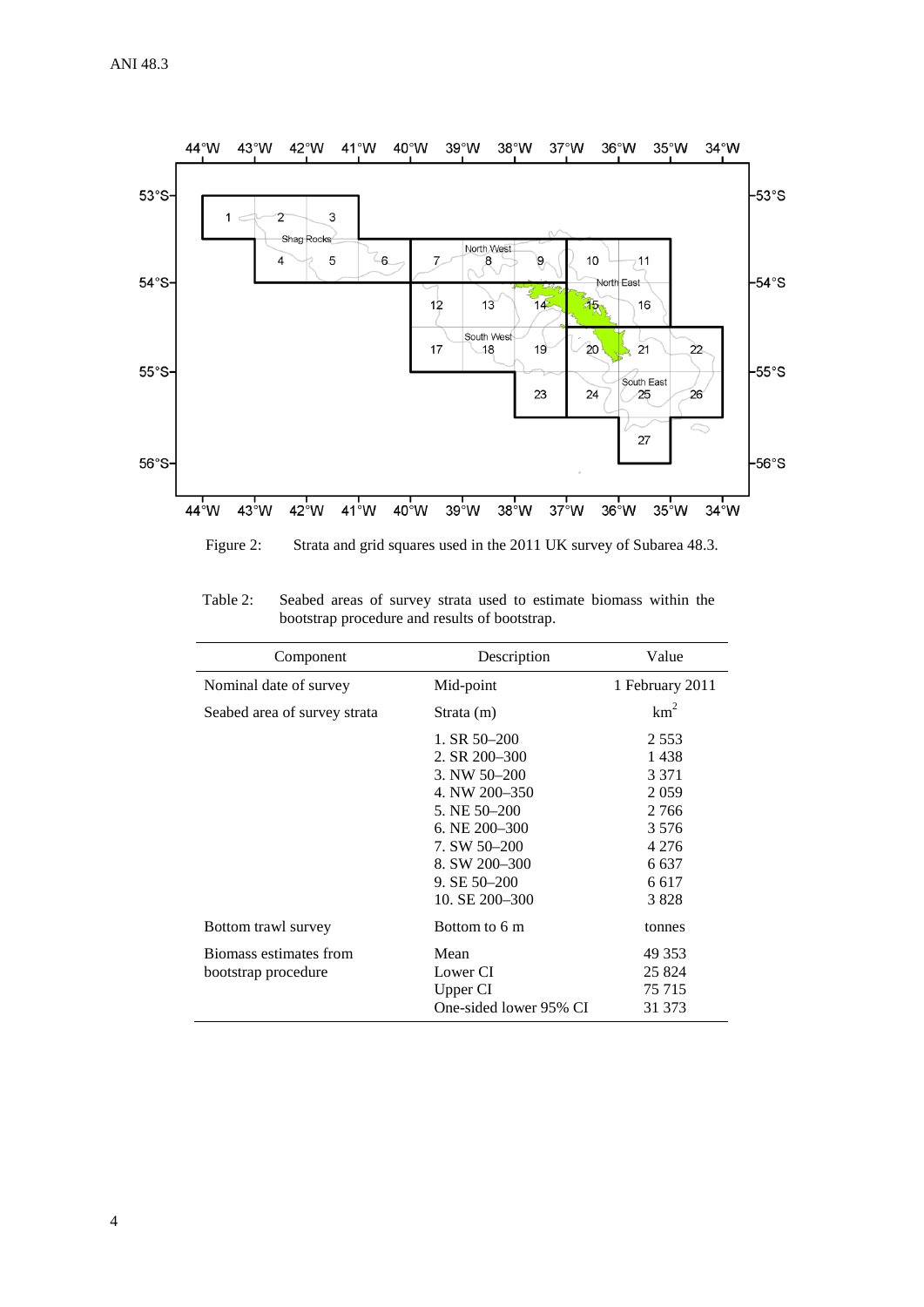

Figure 3: *Champsocephalus gunnari* catches from the survey in Subarea 48.3 in January/February 2011.

### Population structure

10. Catches across South Georgia were dominated by two size classes, estimated to be at ages 1+ and 2+, with greater numbers of 1+ fish caught compared with catches in the 2010 survey (Figure 4). Catches of 3+ fish dominated at Shag Rocks.



Figure 4: Catch-weighted length frequencies of *Champsocephalus gunnari* from the 2011 groundfish survey in Subarea 48.3.

#### **3.2 Parameter values**

#### Fixed parameters

11. The Working Group used a length-based assessment for icefish in Subarea 48.3, following the methodology presented in assessment paper WG-FSA-10/37. The growth parameters were those used by CCAMLR in previous years (SC-CAMLR-XXVI, Annex 5, Appendix O, Table 5). The length–weight parameters were, however, updated according to the 2011 survey results (WG-FSA-11/29). Table 3 presents the revised CCAMLR parameters which were used throughout the 2011 assessment.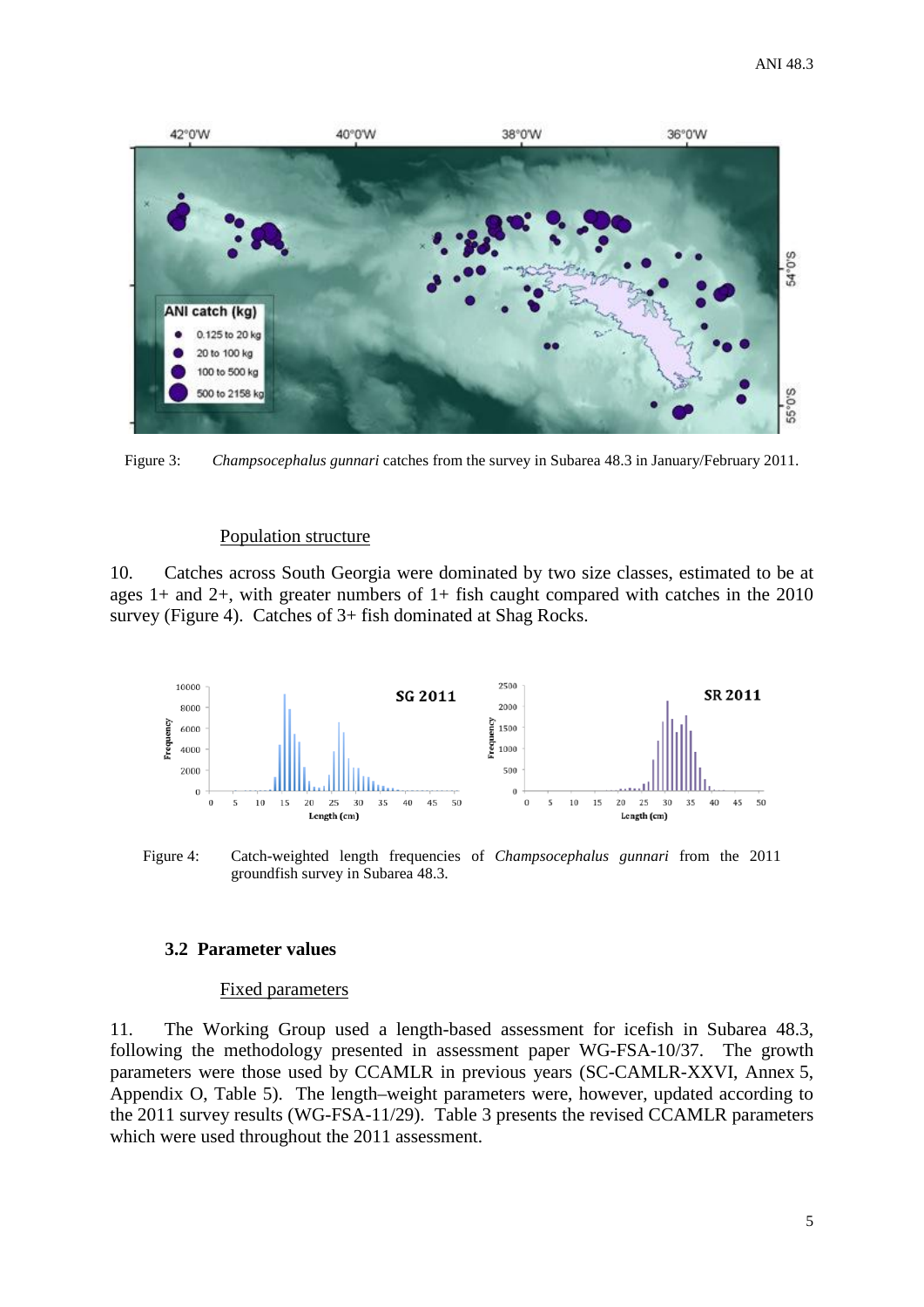| Component         | Parameter    | <b>CCAMLR</b> | North   | Units |
|-------------------|--------------|---------------|---------|-------|
| Natural mortality | M            | 0.71          | 0.71    |       |
| <b>VBGF</b>       | K            | 0.17          | 0.27    |       |
| <b>VBGF</b>       | $T_{\it 0}$  | $-0.58$       | $-0.26$ |       |
| <b>VBGF</b>       | $L_{\infty}$ | 55.7          | 51.7    |       |
| Length-to-mass    | a            | 5.47E-10      | 6E-10   | kg.mm |
| Length-to-mass    | h            | 3.42          | 3.4     |       |

Table 3: Life history parameters used for *Champsocephalus gunnari* in Subarea 48.3.

#### Removals

### *Fishing mortality (catches since survey)*

12. Catches taken after the assessment of biomass from the bottom trawl survey (i.e. January/February 2011) must be included within the assessment. Following the survey, 2 295 tonnes of the catch limit remained to be taken in Subarea 48.3.

### Initial size structure

13. Proportions-at-length were calculated according to the methodology outlined in WG-FSA-10/37 by weighting the raw data on length density per haul (in numbers/ $km^2$  per length bin) by the same stratum weighting formula described in paragraph 7, to give weighted density-at-length:

$$
\tilde{I}_p = \overline{I_{p,s,h}\omega_s}
$$

where *p* is the length partition, *h* is haul and *s* is stratum and  $\omega_s$  is the weighting factor described in paragraph 7:

$$
\omega_s = \frac{\sum_{i=1}^S n_i}{n_s} \frac{A_s}{\sum_{i=1}^S A_i}
$$

where *n* is the number of hauls and *A* is the area. Density-at-length was normalised to give the proportions-at-length (Figure 5),  $f_p$ :

$$
f_p = \frac{\tilde{I}_p}{\sum_{i=1}^{12} \tilde{I}_i}
$$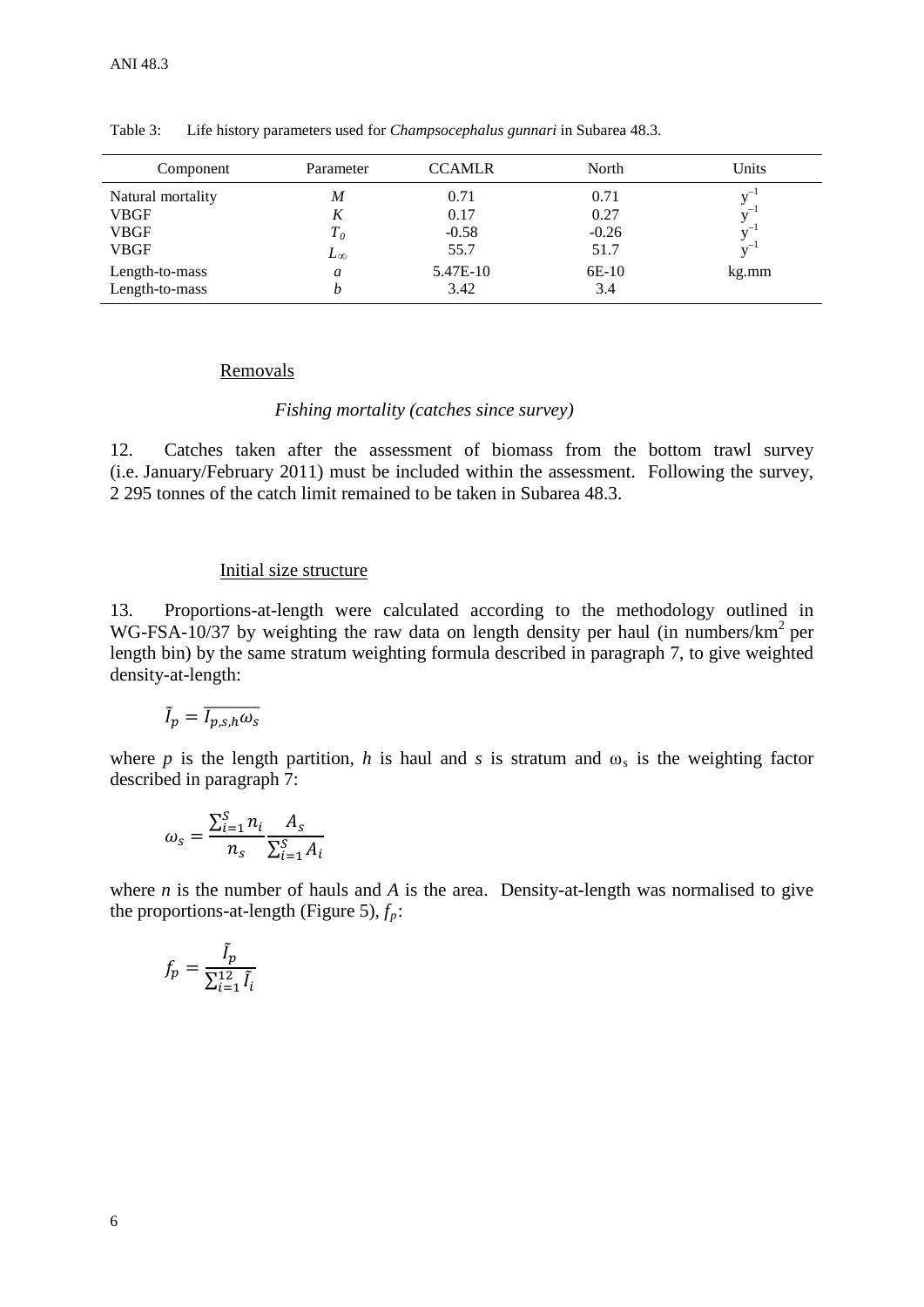

Figure 5: Numbers-at-length of *Champsocephalus gunnari* in Subarea 48.3 in the January/February 2011 survey.

14. Data were analysed in 5 cm length partitions; investigative analyses indicated that using smaller partition sizes resulted in sample sizes per partition that were too small, given the number of other partitions in the data (stratum and haul). Eleven length partitions were used, from 5–10 cm to 55–60 cm. Total numbers for each length partition were estimated using the bootstrap one-sided lower 95% confidence limit presented in Table 2 together with proportions-at-length and the allometric weight-at-length relationship  $w_i = a l^b$  updated using data from the 2011 survey ( $a = 0.002$ ,  $b = 3.3506$ ) applied for length at the mid-point of the partition. The total numbers of icefish in the population *N*, and in each partition,  $N_p = Nf_p$ were calculated by:

$$
N = \frac{B}{\sum_{i=1}^{12} f_i w_i \varphi_i}
$$

$$
N_p = Nf_p
$$

where *B* is biomass from Table 2,  $f$  and  $w$  are previously described, and  $\varphi$  is the trawl selectivity, assumed to be equal to 1 for all length partitions.

## **Selectivity**

15. A knife-edge selectivity vector was used for *C. gunnari,* starting at length 25 cm, which is approximately equal to the age 2.5 knife-edge selectivity used in the 2009 assessment.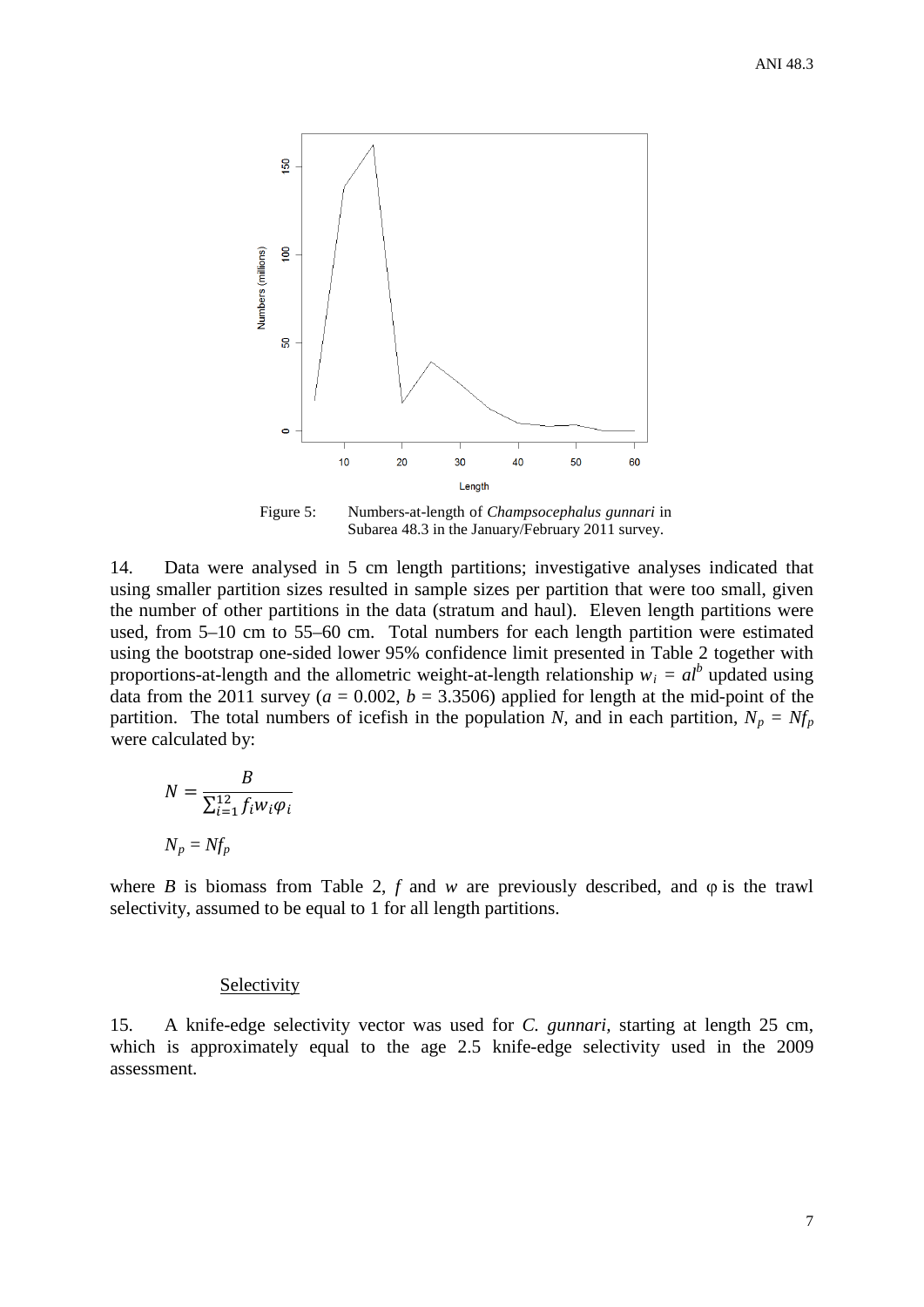## <span id="page-9-0"></span>**4. Stock assessment**

## **4.1 Model structure and assumptions**

16. The performance of the length-based method was extensively tested against the agebased approach in WG-SAM-10/12. WG-SAM concluded that the length-based approach, with the method described in Hillary (2010) of generating the length-transition matrix, was suitable for determining catch limits (SC-CAMLR-XXIX, Annex 4, paragraph 3.36), but recommended that the code be validated by Dr S. Candy (Australia) prior to WG-FSA. The authors of WG-FSA-10/37, accordingly, provided full code both in the paper and in direct correspondence with the Secretariat prior to WG-FSA.

17. WG-SAM had commented that WG-SAM-10/12 showed that estimates of catch limits from the age- and length-based models were essentially the same in the first future year, with the length-based methods more conservative in the second future year. The reasons for this discrepancy were further investigated by UK scientists following the correspondence outlined above, and presented to the Working Group by Dr D. Agnew (UK). The results showed that the small discrepancy in the second year arose from minor differences between the definition of the age-based and length-based selectivities. The Working Group accepted the current length-based knife-edged selectivity (25 cm) for the purposes of calculating catch limits.

18. The Working Group used the length-based method described in WG-FSA-10/37 to calculate future catch limits in accordance with the CCAMLR decision rules for icefish. The method uses a transition matrix  $T_{ii}$  defined as the probability of an individual growing from length partition  $λ<sub>i</sub>$  to  $λ<sub>j</sub>$  in time *τ*. Population dynamics ( $N<sub>pt</sub>$ : numbers in length partition *p* at time *t*) were represented by:

$$
N_{pt} = \sum_{i=1}^{12} N_{i(t-\tau)} T_{ip} e^{-M\tau} (1 - H_{t-\tau} S_i)
$$

where *H* is the harvest rate,  $M = 0.71$  is the mortality rate and  $S_i$  the commercial selectivity (assumed to be knife edge, equal to one for lengths greater than or equal to 25 cm). Spawning stock biomass was estimated as:

$$
B_t^{sp} = \sum_{i=1}^{12} N_{it} w_i m_i
$$

where  $m_i$  is the maturity for length partition  $p$  (assumed to be one across all selected partitions). The harvest rate was estimated from the catch biomass removed from the population as follows:

$$
H_t = \frac{c_t}{\sum_{i=1}^{12} N_{it} w_i S_i}.
$$

19. The transition matrix was constructed using methods described in Hillary (2010), requiring an assumed growth increment function:

$$
\Delta l = (l_{\infty} - l_t)(1 - e^{-\kappa \tau})
$$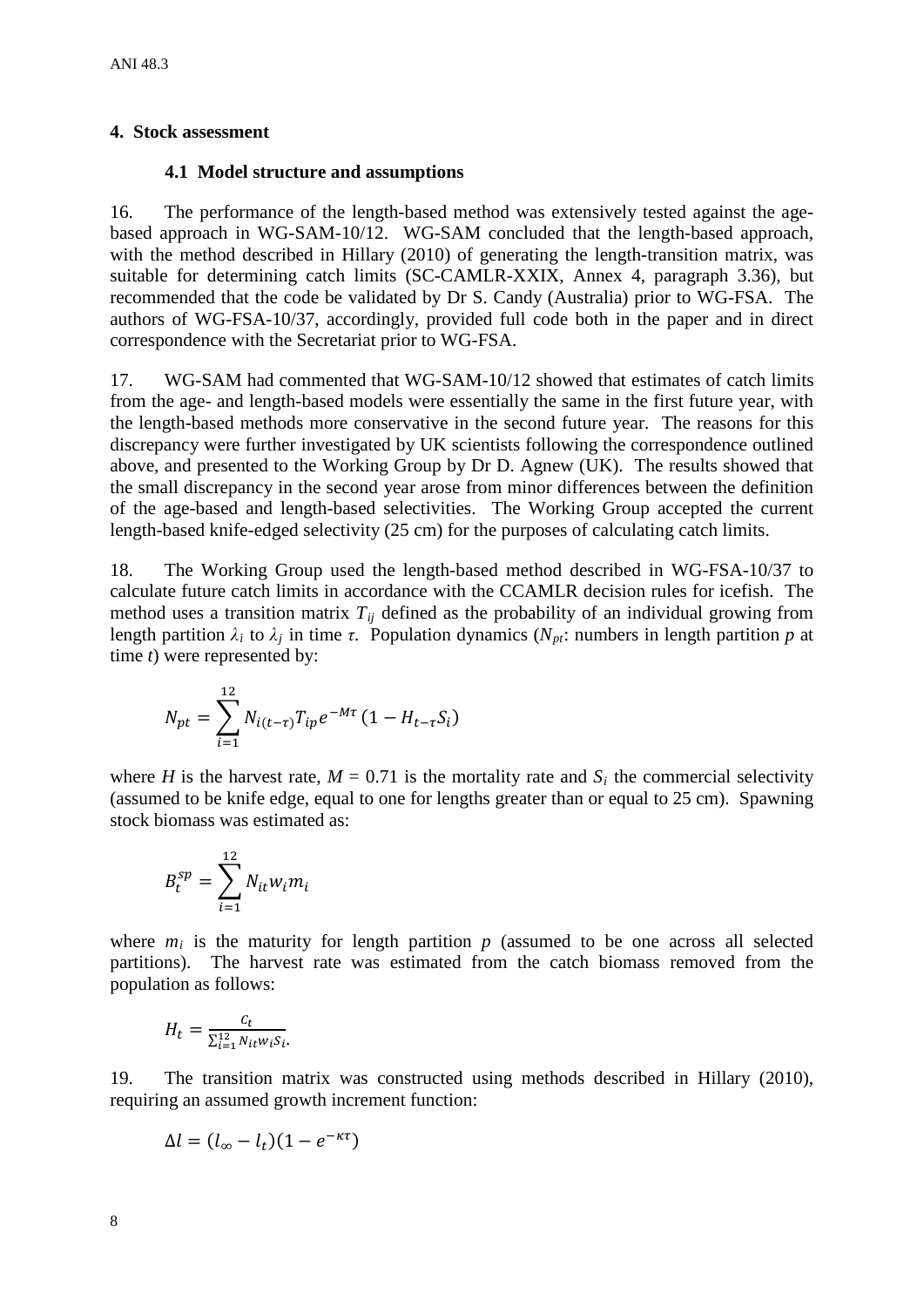which describes the change in length between time *t* and  $t + \tau$  (Hillary, 2010). The CCAMLR growth parameters were used in this equation (Table 2:  $\kappa = 0.17y^{-1}$  and  $l_{\infty} = 55.7$  cm).

20. The population was projected according to the length-based model accounting for growth and natural mortality and with no future recruitment or migration. The survey was assumed to take place at  $t = 0$ , with an immediate post-survey catch of the remaining catch limit of 2 295 tonnes. At the time of WG-FSA, this remaining catch limit had not been taken, but it was included because there remained the potential that it could be caught before the end of the fishing season (30 November).

21. The harvest rate *H* that will lead to 75% escapement of the spawning stock biomass at the end of the second annual time period (i.e.  $B^{sp}$  is equal to 75% of the spawning stock biomass assuming no fishing at time  $t = 2$ ) was estimated using a numerical root finding algorithm (coded using the FLR framework; Kell et al., 2007). From this, the catch limit in the first and second years following the 2010/11 fishing season was calculated.

### **4.2 Model results**

22. A single short-term projection of yield (tonnes) in 2011/12 (year 1) and 2012/13 (year 2) was computed:

|        | Catch limit (tonnes) |
|--------|----------------------|
| Year 1 | 3.072                |
| Year 2 | 2.933                |

### **4.3 Discussion of model results**

23. The catch limits have increased since the 2010/11 season, but remain slightly lower than the average catch limit over the last 10 years.

### **4.4 Future research requirements**

24. One feature of the new length-based assessment is that small animals will grow fast, irrespective of whether they are from a young or an old cohort; likewise, large animals will grow slower, even if they are from a young cohort. The extent to which growth is likely to be dependent on age or size is currently unknown, but could affect the performance of the harvest control rule differently whether an age- or a length-based projection was undertaken. The impact of this uncertainty on the ability of the harvest control rule to constrain catches within acceptable limits, including its ability to allow stock recovery in the situation of increased recruitment and variable growth rates, should be investigated. The most appropriate framework for this would be a management strategy evaluation, which could look equally at age- and length-based approaches.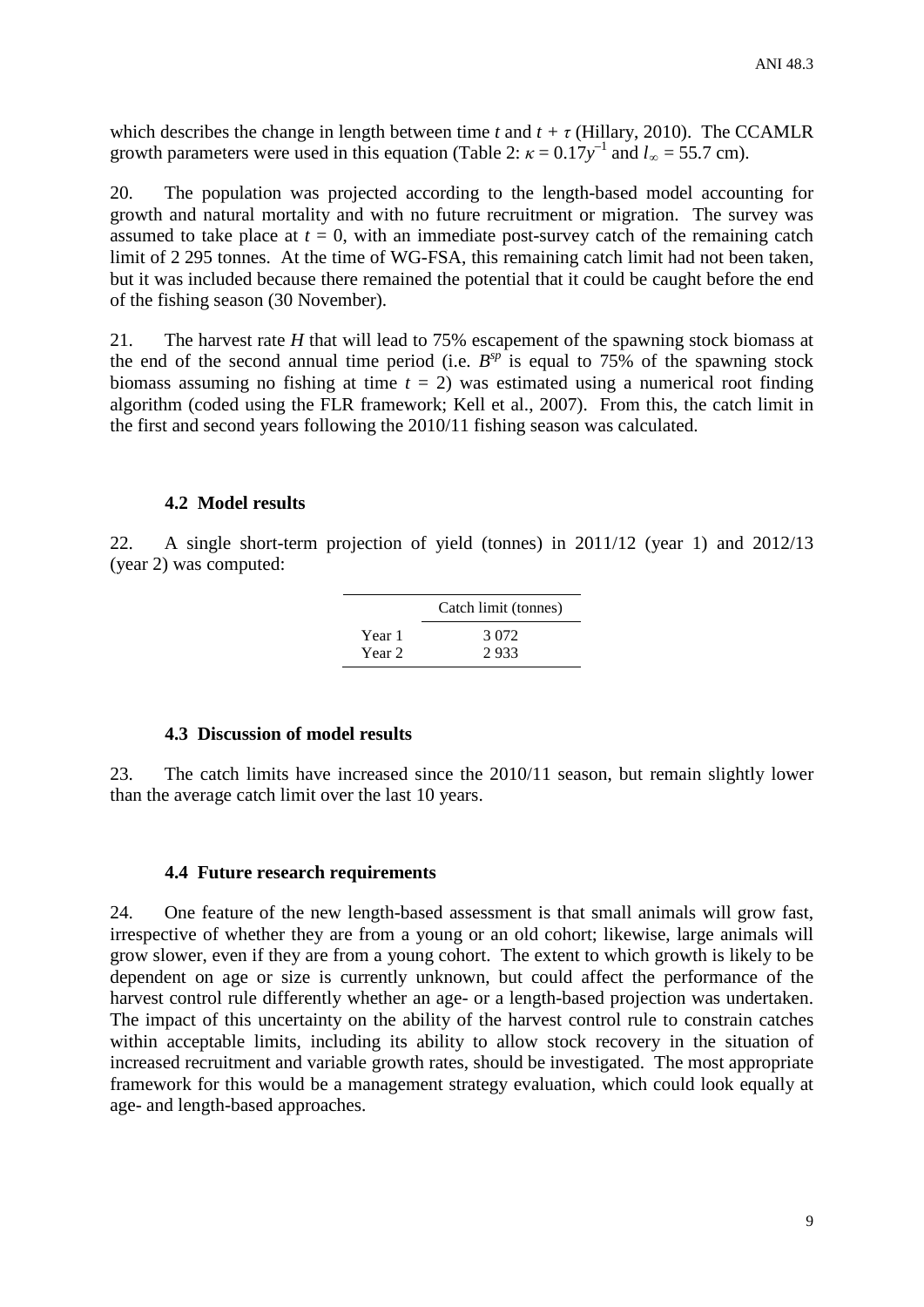# <span id="page-11-0"></span>**5. By-catch of fish and invertebrates**

# **5.1 By-catch removals**

25. Catches of by-catch species (*Gobionotothen gibberifrons*, *Notothenia rossii*, *Lepidonotothen squamifrons*, *Pseudochaenichthys georgianus* and *Chaenocephalus aceratus*) reported in fine-scale data, and their respective catch limits, are summarised in Table 4.

26. None of these species have been caught as by-catch in the commercial fishery in the 2010/11 season to date. Note, however, that the UK survey made the following catches of these species in January/February: 2.3 tonnes, 3.5 tonnes, 4.9 tonnes, 0.7 tonnes and 0.9 tonnes respectively.

Table 4: Catch history for by-catch species (*Gobionotothen gibberifrons*, *Notothenia rossii*, *Lepidonotothen squamifrons*, *Pseudochaenichthys georgianus* and *Chaenocephalus aceratus*) and catch limits in the fishery for *Champsocephalus gunnari* in Subarea 48.3 (see CM 33-01 for details). (Source: finescale data)

| Season  | Gobionotothen<br>gibberifrons<br>(tonnes) |          | Notothenia<br>rossii<br>(tonnes) |          | Lepidonotothen<br>squamifrons<br>(tonnes) |          | Pseudochaenichthys<br>georgianus<br>(tonnes) |          | <i>Chaenocephalus</i><br>aceratus<br>(tonnes) |          |
|---------|-------------------------------------------|----------|----------------------------------|----------|-------------------------------------------|----------|----------------------------------------------|----------|-----------------------------------------------|----------|
|         | Limit                                     | Reported | Limit                            | Reported | Limit                                     | Reported | Limit                                        | Reported | Limit                                         | Reported |
| 1998/99 | 1470                                      | $\theta$ | 300                              | $\theta$ | 300                                       | $\theta$ | 300                                          | 0        | 2200                                          | 0        |
| 1999/00 | 1470                                      | $\theta$ | 300                              | 0        | 300                                       | 0        | 300                                          | 0        | 2200                                          |          |
| 2000/01 | 1470                                      | $\theta$ | 300                              | 0        | 300                                       | 0        | 300                                          | 6        | 2200                                          |          |
| 2001/02 | 1470                                      | $\theta$ | 300                              | $\theta$ | 300                                       | 0        | 300                                          | 5        | 2200                                          |          |
| 2002/03 | 1470                                      | $\theta$ | 300                              | 0        | 300                                       | 0        | 300                                          | 5        | 2200                                          |          |
| 2003/04 | 1470                                      | $\theta$ | 300                              | $^{(1)}$ | 300                                       | 0        | 300                                          | 3        | 2200                                          |          |
| 2004/05 | 1470                                      | $\theta$ | 300                              | 0        | 300                                       | 0        | 300                                          | 25       | 2200                                          |          |
| 2005/06 | 1470                                      | $\theta$ | 300                              |          | 300                                       | 0        | 300                                          | 6        | 2200                                          |          |
| 2006/07 | 1470                                      | 0        | 300                              | 0        | 300                                       | 0        | 300                                          |          | 2200                                          |          |
| 2007/08 | 1470                                      | $\theta$ | 300                              | 0        | 300                                       | 0        | 300                                          |          | 2200                                          |          |
| 2008/09 | 1470                                      | $\Omega$ | 300                              | 0        | 300                                       | 0        | 300                                          | 0        | 2200                                          |          |
| 2009/10 | 1470                                      | $\Omega$ | 300                              | 0        | 300                                       | $^{(1)}$ | 300                                          | 0        | 2200                                          |          |
| 2010/11 | 1470                                      | $\Omega$ | 300                              | 0        | 300                                       | $\Omega$ | 300                                          | 0        | 2200                                          | 0        |

### **5.2 Mitigation measures**

27. The by-catch limits are set out in CM 33-01. Move-on rules are included in the annual conservation measure set for this fishery, e.g. CM 42-01.

## **6. By-catch of birds and mammals**

28. Seabird mortality in this trawl fishery is summarised in Table 5. Only 5 trawls were undertaken, 100% of which were observed. There were no seabird or marine mammal mortalities observed in the 2010/11 season.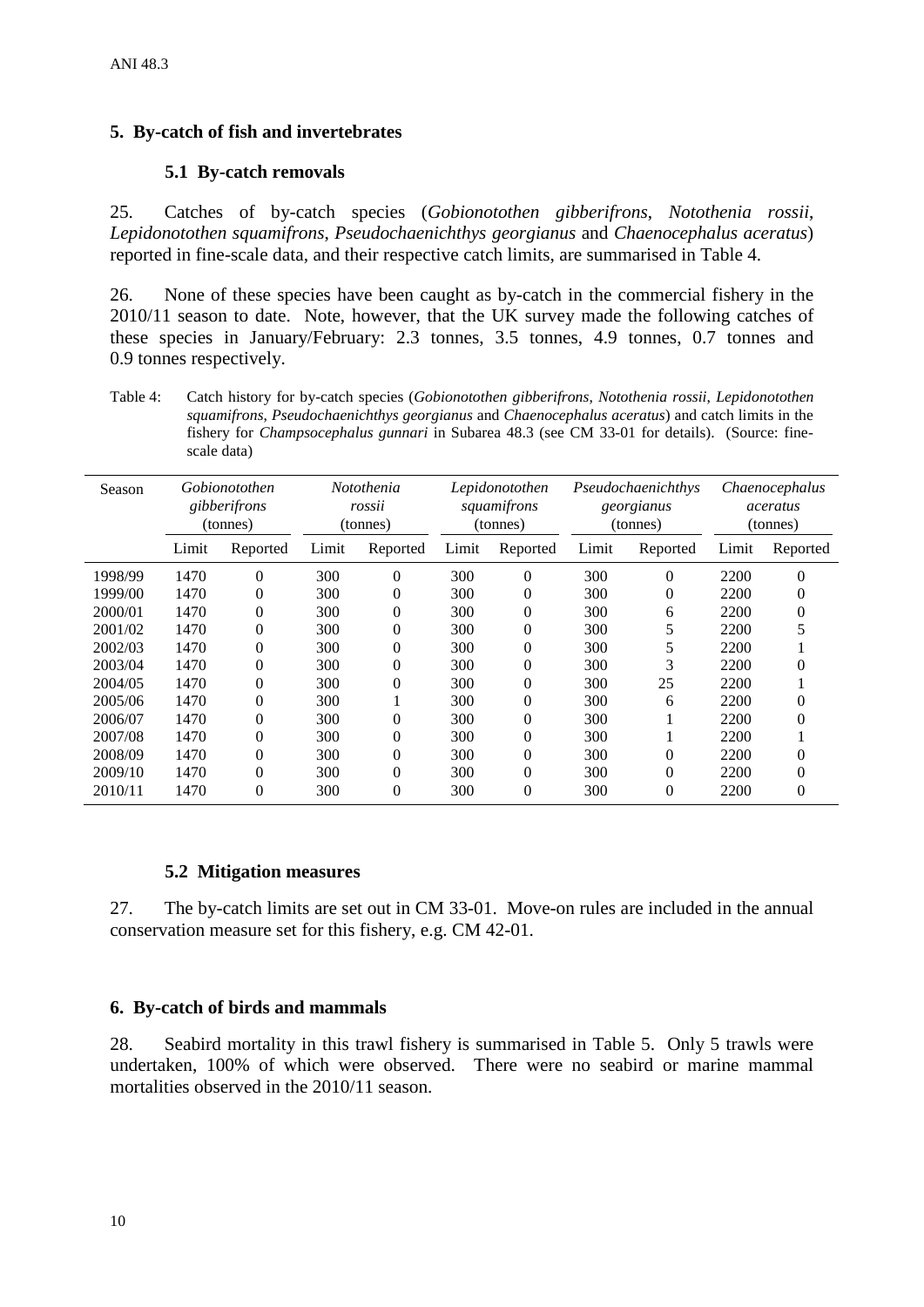| Fishing<br>season | Trawls<br>observed | DIC | <b>DIM</b>     | <b>PRO</b> | Other |
|-------------------|--------------------|-----|----------------|------------|-------|
| 2000/01           | 315                | 5   | 46             | 41         |       |
| 2001/02           | 431                |     | 18             | 49         | 1     |
| 2002/03           | 182                |     | 7              | 28         |       |
| 2003/04           | 221                |     | 26             | 59         |       |
| 2004/05           | 253                |     | 9              |            |       |
| 2005/06           | 457                |     | 11             | 20         |       |
| 2006/07           | 111                | 1   | $\overline{2}$ | 3          |       |
| 2007/08           | 206                |     |                | 3          | 2     |
| 2008/09           | 154                |     | 6              | 5          |       |
| 2009/10           | 14                 |     |                |            |       |
| 2010/11           | 5                  |     |                |            |       |

<span id="page-12-0"></span>Table 5: Number of seabirds killed in the trawl fishery in Subarea 48.3. DIC – *Thalassarche chrysostoma*, DIM – *Thalassarche melanophrys*, PRO – *Procellaria aequinoctialis.*

29. No additional data was provided this year on distribution of seabirds, WG-IMAF therefore agreed the level of risk of incidental mortality of seabirds in Subarea 48.3 remains at category 5 (high) (SC-CAMLR-XXX, Annex 8, paragraph 8.1).

## **6.1 Mitigation measures**

30. CM 25-03 applies to this fishery.

31. CM 42-01 has a further mitigation measure in that, should any vessel catch a total of 20 seabirds, it shall cease fishing and shall be excluded from further participation in the fishery in 2010/11.

# **7. Ecosystem implications/effects**

32. The current pelagic trawl fishery for *C. gunnari* in Subarea 48.3 has minimal impact on the benthic ecosystem. There is a small by-catch of other icefish species, but this is typically much smaller than the catch limits for these species. *Champsocephalus gunnari* play an important role in the ecosystem of the South Georgia shelf as predators of krill, *Themisto* and other euphausiids, and as prey of fur seals and gentoo penguins (WG-FSA-08/30). Icefish may also be consumed by juvenile toothfish in years of high icefish abundance at Shag Rocks.

33. Estimates of icefish standing stock have been shown to vary with variability in krill abundance at South Georgia, and in years of poor krill availability, icefish condition is poorer and larger quantities are likely to be consumed by both fur seals and gentoo penguins, which are normally krill dependent.

34. In January 2009, South Georgia was subject to an ecosystem anomaly (WG-EMM-09/23) driven by increased sea-surface temperature which caused a rapid and marked decline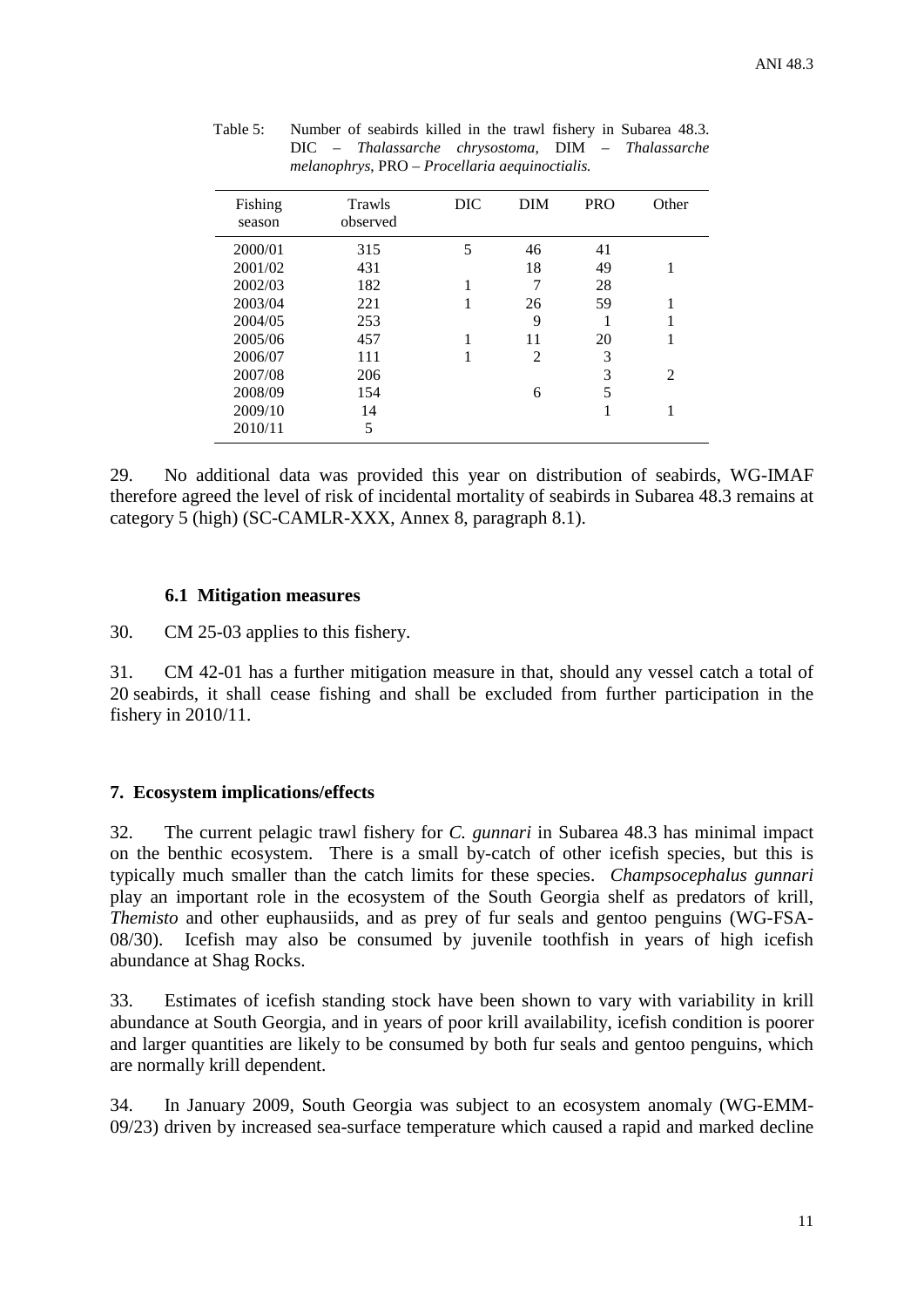<span id="page-13-0"></span>in krill abundance in the region. This in turn had an impact on predator performance, including significant changes to icefish diet which was dominated by amphipods rather than krill, and is likely in part to have resulted in the decrease in yield in 2008/09.

35. The krill anomaly did not last for the whole of 2009, and krill had returned by the end of the year. Samples taken on the 2010 survey indicated that adult icefish at Shag Rocks and the southeast of South Georgia were feeding primarily on krill. In 2011 the diets of icefish sampled were dominated by krill and other euphausids with the amphipod *Themisto gaudichaudii* of much less importance in the diet than in previous years.

## **8. Harvest controls and management advice**

## **8.1 Conservation measures**

36. The limits on the fishery for *C. gunnari* in Subarea 48.3 are defined in CM 42-01. The limits in force, and the Working Group's advice to the Scientific Committee for the forthcoming season, are summarised in Table 6.

| Table 6: | Limits on the fishery for <i>Champsocephalus gunnari</i> in Subarea 48.3 in force (CM 42-01) and advice |
|----------|---------------------------------------------------------------------------------------------------------|
|          | to the Scientific Committee for 2011/12.                                                                |

| Element                     | Limits in force                                                                                                                             | Advice for 2011/12                              |
|-----------------------------|---------------------------------------------------------------------------------------------------------------------------------------------|-------------------------------------------------|
| Access (gear)               | Trawling only<br>Bottom trawl prohibited                                                                                                    | Carry forward                                   |
| Access (area)               | Fishing prohibited within 12 n miles of South Georgia from<br>1 March to 31 May.                                                            | Carry forward                                   |
| Catch limit                 | 2.305 tonnes                                                                                                                                | Revise                                          |
| Move-on rule                | Move on if $>100$ kg caught of which $>10\%$ by number are<br>$<$ 240 mm TL.                                                                | Carry forward                                   |
| Season                      | 1 December to 30 November                                                                                                                   | Carry forward                                   |
| By-catch                    | By-catch rates as in CM 33-01 to apply, plus<br>move-on rule.                                                                               | Carry forward                                   |
| Mitigation                  | In accordance with CM 25-03.<br>Use of net binding and additional weights to codend.<br>Limit of 20 seabirds per vessel.                    | Carry forward                                   |
| Seabirds                    | Any vessel catching 20 seabirds to cease fishing.                                                                                           | Carry forward                                   |
| <b>Observers</b>            | Each vessel to carry at least one CCAMLR scientific<br>observer and may include one additional scientific observer.                         | Carry forward                                   |
| Data                        | Five-day catch and effort reporting<br>Haul-by-haul catch and effort data<br>Biological data reported by the CCAMLR scientific<br>observer. | Carry forward<br>Carry forward<br>Carry forward |
| Target species              | Champsocephalus gunnari<br>By-catch is any species other than C. gunnari.                                                                   | Carry forward                                   |
| Research                    | No requirement.                                                                                                                             | Carry forward                                   |
| Environmental<br>protection | Regulated by CM 26-01.<br>No offal discharge.                                                                                               | Carry forward                                   |